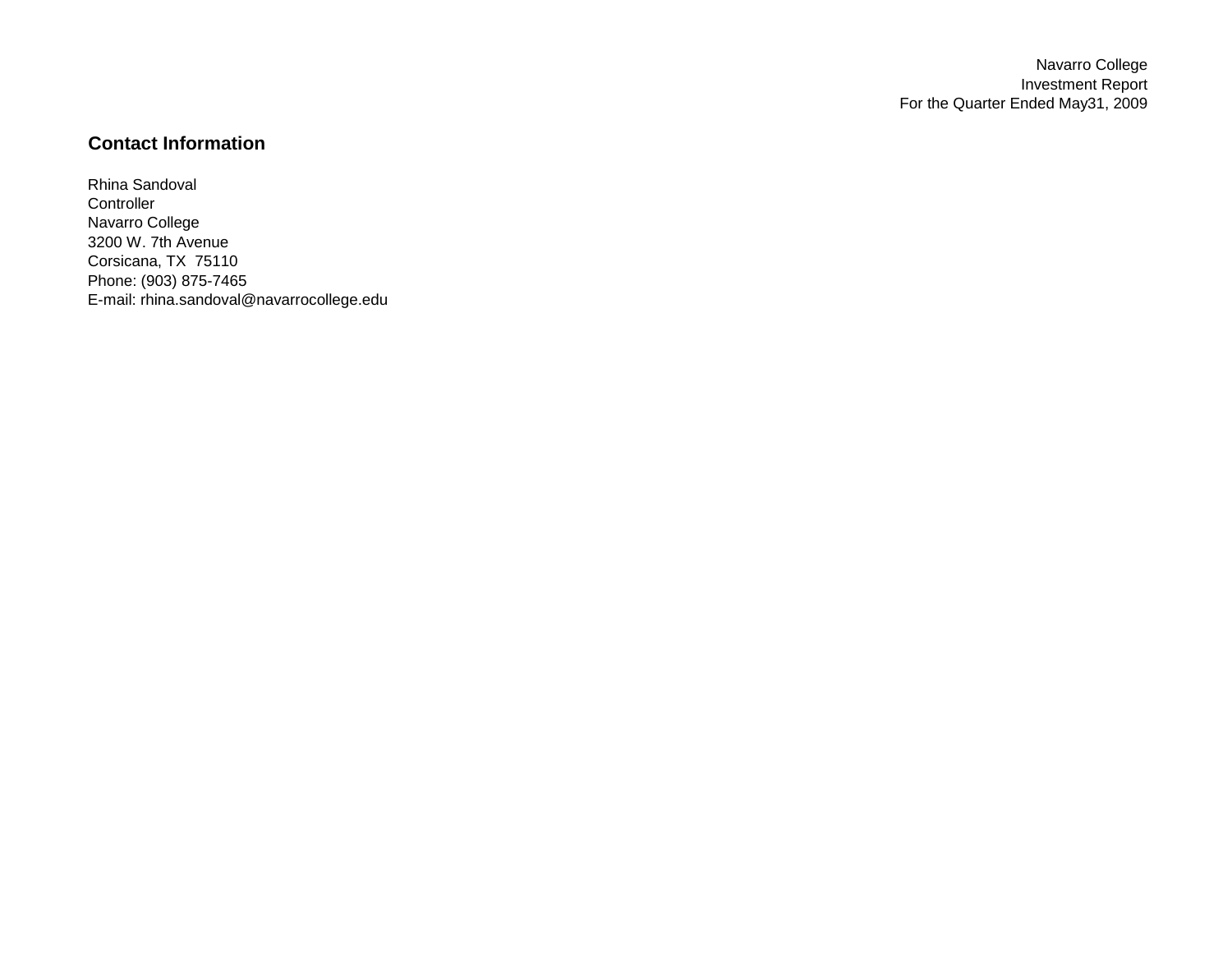## NAVARRO COLLEGE INVESTMENT REPORT FOR THE QUARTER ENDED MAY 31, 2009

| <b>TYPE OF INVESTMENT</b>                                                                                    | <b>BEGINNING</b><br><b>BOOK VALUE</b><br>02/28/09 | <b>ADDITIONS/</b><br><b>CHANGES</b><br><b>FOR PERIOD</b> | <b>ENDING</b><br><b>BOOK VALUE</b><br>05/31/09 | <b>BEGINNING</b><br><b>MARKET VALUE</b><br>02/28/09 | <b>ENDING</b><br><b>MARKET VALUE</b><br>05/31/09 |
|--------------------------------------------------------------------------------------------------------------|---------------------------------------------------|----------------------------------------------------------|------------------------------------------------|-----------------------------------------------------|--------------------------------------------------|
| <b>Certificates of Deposit</b>                                                                               |                                                   |                                                          |                                                |                                                     |                                                  |
| Citizens National Bank-Henderson CD #677159 (Schol)<br>Due 8/1/09 @ 5.0500% Rate<br>Purchased 08/01/07       | 250,000.00                                        |                                                          | 250,000.00                                     | 250,726.37                                          | 253,908.56                                       |
| State Farm - CD #1019063147 (Aux)<br>Due 10/01/09 @2.760% Rate<br>Purchased 10/01/08                         | 100,000.00                                        |                                                          | 100,000.00                                     | 100,934.38                                          | 100,934.38                                       |
| First Bank & Trust Co. - CD #5006220 (E&G)<br>Due 10/18/09 @3.000% Rate<br>Purchased 10/18/08                | 100,000.00                                        |                                                          | 100,000.00                                     | 101,093.15                                          | 101,849.32                                       |
| Community National Bank & Trust of TX - CD #1121103 (E&G)<br>Due 6/1/09 @ 2.250% Rate<br>Purchased 12/1/08   | 1,000,000.00                                      |                                                          | 1,000,000.00                                   | 1,005,486.30                                        | 1,011,157.53                                     |
| Community National Bank & Trust of TX - CD #1121587 (Schol)<br>Due 7/18/10 @1.690% Rate<br>Purchased 1/18/09 | 640,000.00                                        |                                                          | 640,000.00                                     | 641,214.95                                          | 641,274.21                                       |
| Community National Bank & Trust of TX - CD #120322 (E&G)<br>Due 8/28/09 @1.400% Rate<br>Purchased 2/28/09    | 3,000,000.00                                      |                                                          | 3,000,000.00                                   | 3,000,000.00                                        | 3,010,586.30                                     |
| Community National Bank & Trust of TX - CD #1122269 (E&G)<br>Due 10/2/09 @1.190% Rate<br>Purchased 4/2/09    |                                                   | 1,000,000.00                                             | 1,000,000.00                                   |                                                     | 1,001,923.56                                     |
| Community National Bank & Trust of TX - CD #1122291 (Agency)<br>Due 10/2/09 @1.190% Rate<br>Purchased 4/2/09 |                                                   | 100,000.00                                               | 100,000.00                                     |                                                     | 100,192.36                                       |
| Community National Bank & Trust of TX - CD #1122280 (Schol)<br>Due 10/2/09 @1.190% Rate<br>Purchased 4/2/09  |                                                   | 510,000.00                                               | 510,000.00                                     |                                                     | 510,981.02                                       |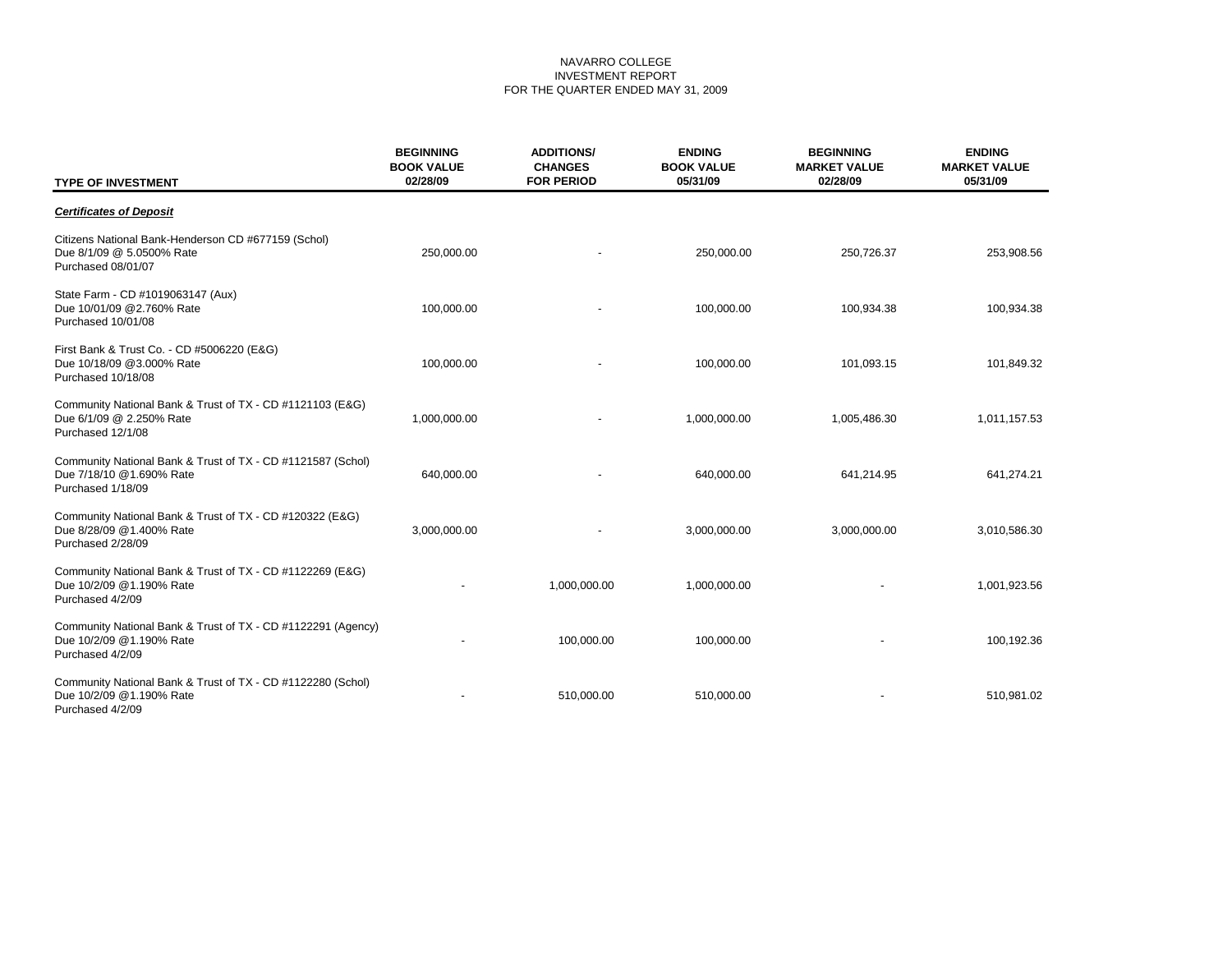## NAVARRO COLLEGE INVESTMENT REPORT FOR THE QUARTER ENDED MAY 31, 2009

| <b>TYPE OF INVESTMENT</b>                                                                                                                      |              | <b>BEGINNING</b><br><b>BOOK VALUE</b><br>02/28/09 |    | <b>ADDITIONS/</b><br><b>CHANGES</b><br><b>FOR PERIOD</b> |      | <b>ENDING</b><br><b>BOOK VALUE</b><br>05/31/09 |      | <b>BEGINNING</b><br><b>MARKET VALUE</b><br>02/28/09 |      | <b>ENDING</b><br><b>MARKET VALUE</b><br>05/31/09 |  |
|------------------------------------------------------------------------------------------------------------------------------------------------|--------------|---------------------------------------------------|----|----------------------------------------------------------|------|------------------------------------------------|------|-----------------------------------------------------|------|--------------------------------------------------|--|
| Chase Bank - CD#2319683 (E&G)<br>Due 3/30/09 @3.270% Rate<br>Purchased 9/30/08                                                                 |              | 1,000,000.00                                      |    | (1,000,000.00)                                           |      |                                                |      | 1,013,527.95                                        |      |                                                  |  |
| Chase Bank - CD #231927 (Agency)<br>Due 3/30/09 @3.270% Rate<br>Purchased 9/30/08                                                              |              | 100,000.00                                        |    | (100,000.00)                                             |      |                                                |      | 101,352.79                                          |      |                                                  |  |
| Chase Bank - CD #2319751 (Schol)<br>Due 3/30/09 @3.270% Rate<br>Purchased 9/30/08                                                              |              | 510,000.00                                        |    | (510,000.00)                                             |      |                                                |      | 516,899.25                                          |      |                                                  |  |
|                                                                                                                                                | Subtotal     | \$<br>6,700,000.00                                | \$ | 0.00                                                     | - \$ | 6,700,000.00                                   | -\$  | 6,731,235.14                                        | - \$ | 6,732,807.24                                     |  |
|                                                                                                                                                |              | 6,700,000.00                                      |    |                                                          |      |                                                |      | 6,731,235.14                                        |      |                                                  |  |
| <b>U.S. Government Agency Securities</b>                                                                                                       |              |                                                   |    |                                                          |      |                                                |      |                                                     |      |                                                  |  |
| Federal National Mortgage Association (Schol)<br>Due 3/03/09 @ 3.60% Yield<br>CUSIP #3136F5DZ1 (3.60% Rate)<br>Purchased 3/03/04 Par \$350,000 |              | 350,000.00                                        |    | (350,000.00)                                             |      |                                                |      | 356,103.62                                          |      |                                                  |  |
|                                                                                                                                                | Subtotal     | \$<br>350,000.00                                  | \$ | $(350,000.00)$ \$                                        |      | 0.00                                           | - \$ | 356,103.62                                          | \$   | 0.00                                             |  |
|                                                                                                                                                | <b>TOTAL</b> | \$<br>7,050,000.00                                | \$ | $(350,000.00)$ \$                                        |      | 6,700,000.00                                   | \$   | 7,087,338.76                                        | - \$ | 6,732,807.24                                     |  |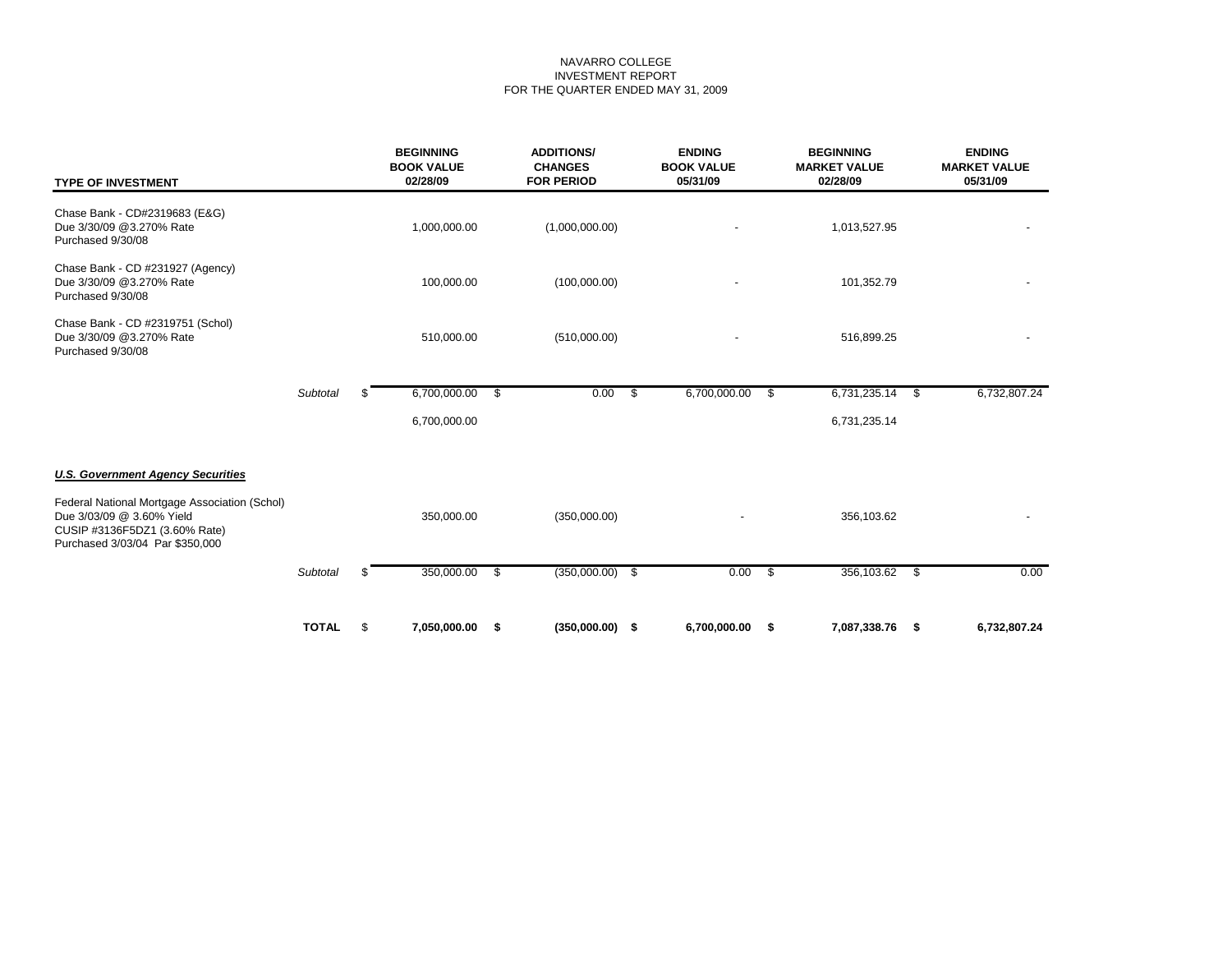## NAVARRO COLLEGE INVESTMENT REPORT RECAP FOR THE QUARTER ENDED, MAY 31, 2009

| First Bank & Trust Co. - CD #5006220<br>100,000.00<br>100,000.00<br>Community National Bank & Trust of TX - CD #1121103<br>1,000,000.00<br>1,000,000.00<br>Community National Bank & Trust of TX - CD #120322<br>3,000,000.00<br>3,000,000.00<br>Community National Bank & Trust of TX - CD #1122269<br>1,000,000.00<br>1,000,000.00<br>Community National Bank & Trust of TX - CD #1122291<br>100,000.00<br>100,000.00<br>Community National Bank & Trust of TX - CD #1121587<br>640,000.00<br>640,000.00<br>Community National Bank & Trust of TX - CD #1122280<br>510,000.00<br>510,000.00<br>250,000.00<br>Citizens National Bank - CD #677159<br>250,000.00<br>State Farm - CD #1019063147<br>100,000.00<br>100,000.00<br>1,400,000.00<br>6,700,000.00 \$<br>100,000.00 \$<br>5,100,000.00 \$<br>100,000.00 \$<br>0.00~\$<br>$0.00$ \$<br>May 31, 2009 Benchmark Rates:<br><b>TexStar Local Government Investment Service</b><br>0.4984%<br>Rates and market values are from the May 31, 2009 The Wall Street Journal<br><b>Federal Funds Rate</b><br>0.2500%<br>0.2300%<br>Merrill Lynch Ready Assets Trust<br>0.3000%<br>Treasury Bill - 26 weeks | <b>TYPE OF INVESTMENT</b>            | <b>ENDING</b><br><b>BOOK VALUE</b><br>05/31/09 | <b>Educational and</b><br><b>General Fund</b> | <b>Debt Service</b><br>Fund | Auxiliary<br>Fund | Agency<br>Fund | Plant<br><b>Fund</b> | <b>Student</b><br><b>Financial</b><br><b>Aid Fund</b> |
|----------------------------------------------------------------------------------------------------------------------------------------------------------------------------------------------------------------------------------------------------------------------------------------------------------------------------------------------------------------------------------------------------------------------------------------------------------------------------------------------------------------------------------------------------------------------------------------------------------------------------------------------------------------------------------------------------------------------------------------------------------------------------------------------------------------------------------------------------------------------------------------------------------------------------------------------------------------------------------------------------------------------------------------------------------------------------------------------------------------------------------------------------------|--------------------------------------|------------------------------------------------|-----------------------------------------------|-----------------------------|-------------------|----------------|----------------------|-------------------------------------------------------|
|                                                                                                                                                                                                                                                                                                                                                                                                                                                                                                                                                                                                                                                                                                                                                                                                                                                                                                                                                                                                                                                                                                                                                          |                                      |                                                |                                               |                             |                   |                |                      |                                                       |
|                                                                                                                                                                                                                                                                                                                                                                                                                                                                                                                                                                                                                                                                                                                                                                                                                                                                                                                                                                                                                                                                                                                                                          |                                      |                                                |                                               |                             |                   |                |                      |                                                       |
|                                                                                                                                                                                                                                                                                                                                                                                                                                                                                                                                                                                                                                                                                                                                                                                                                                                                                                                                                                                                                                                                                                                                                          |                                      |                                                |                                               |                             |                   |                |                      |                                                       |
|                                                                                                                                                                                                                                                                                                                                                                                                                                                                                                                                                                                                                                                                                                                                                                                                                                                                                                                                                                                                                                                                                                                                                          |                                      |                                                |                                               |                             |                   |                |                      |                                                       |
|                                                                                                                                                                                                                                                                                                                                                                                                                                                                                                                                                                                                                                                                                                                                                                                                                                                                                                                                                                                                                                                                                                                                                          |                                      |                                                |                                               |                             |                   |                |                      |                                                       |
|                                                                                                                                                                                                                                                                                                                                                                                                                                                                                                                                                                                                                                                                                                                                                                                                                                                                                                                                                                                                                                                                                                                                                          |                                      |                                                |                                               |                             |                   |                |                      |                                                       |
|                                                                                                                                                                                                                                                                                                                                                                                                                                                                                                                                                                                                                                                                                                                                                                                                                                                                                                                                                                                                                                                                                                                                                          |                                      |                                                |                                               |                             |                   |                |                      |                                                       |
|                                                                                                                                                                                                                                                                                                                                                                                                                                                                                                                                                                                                                                                                                                                                                                                                                                                                                                                                                                                                                                                                                                                                                          |                                      |                                                |                                               |                             |                   |                |                      |                                                       |
|                                                                                                                                                                                                                                                                                                                                                                                                                                                                                                                                                                                                                                                                                                                                                                                                                                                                                                                                                                                                                                                                                                                                                          |                                      |                                                |                                               |                             |                   |                |                      |                                                       |
|                                                                                                                                                                                                                                                                                                                                                                                                                                                                                                                                                                                                                                                                                                                                                                                                                                                                                                                                                                                                                                                                                                                                                          |                                      |                                                |                                               |                             |                   |                |                      |                                                       |
|                                                                                                                                                                                                                                                                                                                                                                                                                                                                                                                                                                                                                                                                                                                                                                                                                                                                                                                                                                                                                                                                                                                                                          |                                      |                                                |                                               |                             |                   |                |                      |                                                       |
|                                                                                                                                                                                                                                                                                                                                                                                                                                                                                                                                                                                                                                                                                                                                                                                                                                                                                                                                                                                                                                                                                                                                                          |                                      |                                                |                                               |                             |                   |                |                      |                                                       |
|                                                                                                                                                                                                                                                                                                                                                                                                                                                                                                                                                                                                                                                                                                                                                                                                                                                                                                                                                                                                                                                                                                                                                          |                                      |                                                |                                               |                             |                   |                |                      |                                                       |
|                                                                                                                                                                                                                                                                                                                                                                                                                                                                                                                                                                                                                                                                                                                                                                                                                                                                                                                                                                                                                                                                                                                                                          |                                      |                                                |                                               |                             |                   |                |                      |                                                       |
|                                                                                                                                                                                                                                                                                                                                                                                                                                                                                                                                                                                                                                                                                                                                                                                                                                                                                                                                                                                                                                                                                                                                                          |                                      |                                                |                                               |                             |                   |                |                      |                                                       |
|                                                                                                                                                                                                                                                                                                                                                                                                                                                                                                                                                                                                                                                                                                                                                                                                                                                                                                                                                                                                                                                                                                                                                          |                                      |                                                |                                               |                             |                   |                |                      |                                                       |
|                                                                                                                                                                                                                                                                                                                                                                                                                                                                                                                                                                                                                                                                                                                                                                                                                                                                                                                                                                                                                                                                                                                                                          |                                      |                                                |                                               |                             |                   |                |                      |                                                       |
|                                                                                                                                                                                                                                                                                                                                                                                                                                                                                                                                                                                                                                                                                                                                                                                                                                                                                                                                                                                                                                                                                                                                                          | Certificates of Deposit - Six Months | 1.0000%                                        |                                               |                             |                   |                |                      |                                                       |

We, the investment officers of Navarro College District, swear that, to the best of our knowledge, this report displays Navarro College's investment portfolio as of May 31, 2009. We further swear that transactions involvin investment portfolio are in compliance with Navarro College's Investment Policy and Strategy and the provisions of the Public Funds Investment Act, Chapter 2256, and amendments of the Texas Government Code.

**Prepared by:** Date Investment Officer

**RECAP OF INVESTMENTS BY FUND**

Date Controller **Date Investment Officer** Date Investment Officer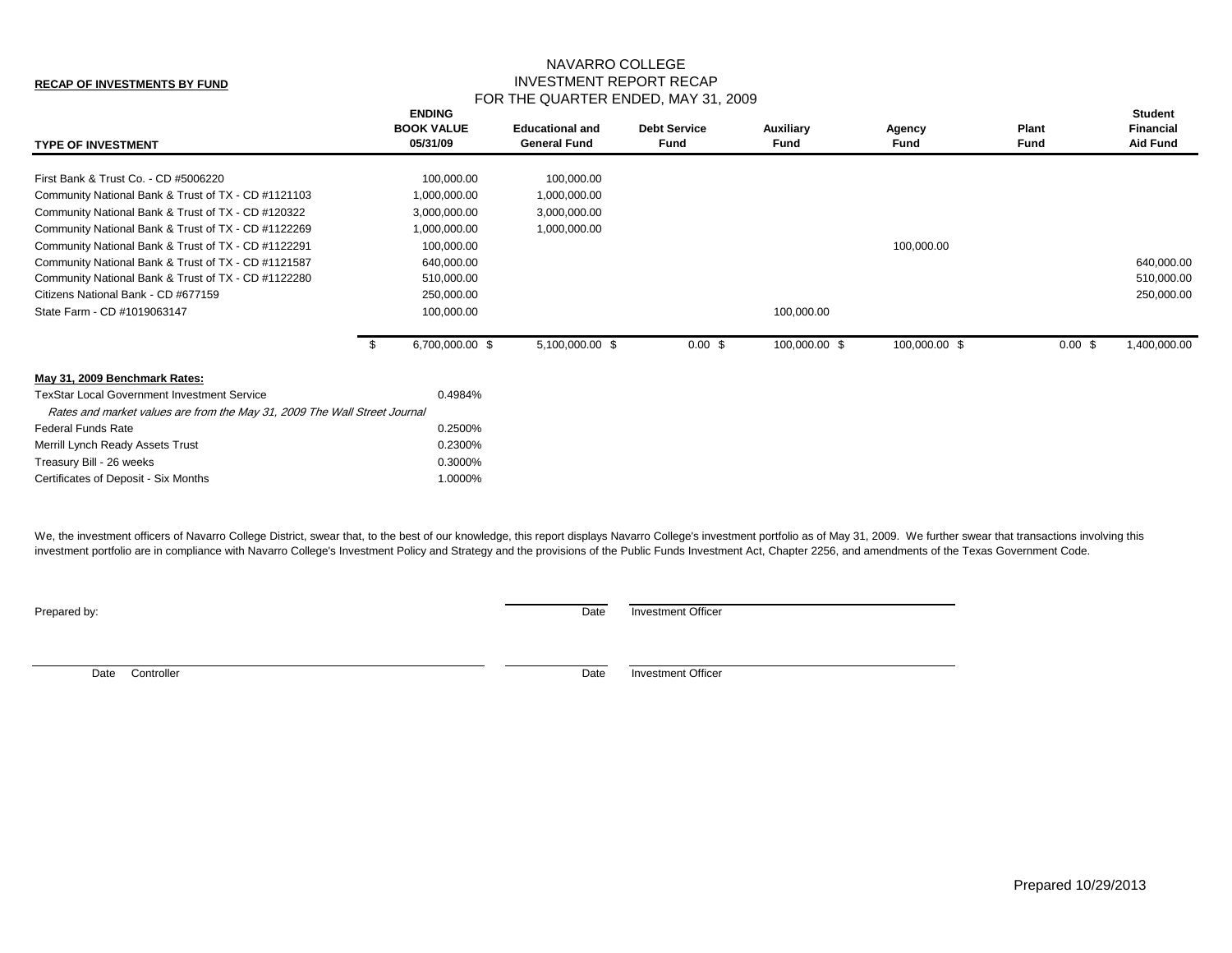# **Navarro College Investment Portfolio Maturity Schedule May 31, 2009**

| <b>MATURITY</b>           |              |   |                            |
|---------------------------|--------------|---|----------------------------|
| <b>MONTH</b>              | <b>YEAR</b>  |   | <b>AMOUNT</b>              |
| Jan-Dec<br><b>Jan-Dec</b> | 2009<br>2010 |   | 6,060,000.00<br>640,000.00 |
| <b>TOTAL:</b>             |              | S | 6,700,000.00               |